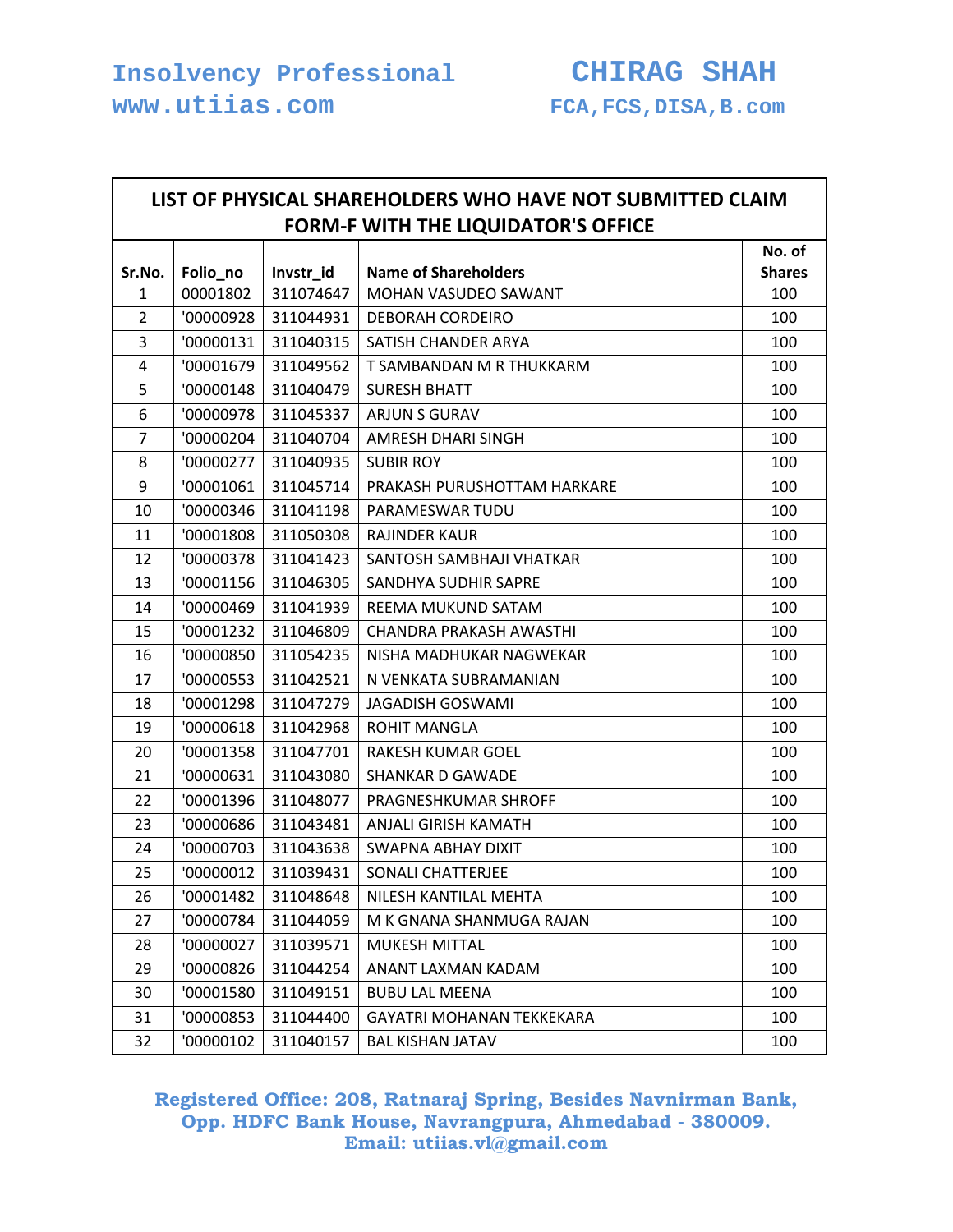### **www.utiias.com FCA,FCS,DISA,B.com**

| 33 | '00000120 | 311040236 | <b>VIRENDER SINGH BISHT</b>    | 100 |
|----|-----------|-----------|--------------------------------|-----|
| 34 | '00000134 | 311040340 | DALJIT SINGH NIRMAN            | 100 |
| 35 | '00001682 | 311049628 | R VIJAYA KUMAR                 | 100 |
| 36 | '00000964 | 311045246 | DIGAMBER DUDHDHARE             | 100 |
| 37 | '00000175 | 311040601 | NAMITA SONDHI                  | 100 |
| 38 | '00001699 | 311049768 | R KARTHIKETAN                  | 100 |
| 39 | '00000240 | 311040777 | J DAVID PRABAKAR               | 100 |
| 40 | '00001746 | 311049963 | R LAKSHMANAN                   | 100 |
| 41 | '00000294 | 311040996 | <b>AMIT KUMAR DAS</b>          | 100 |
| 42 | '00001778 | 311050163 | <b>RATRI SEAL</b>              | 100 |
| 43 | '00000045 | 311053759 | <b>JAIDEEP ANAND</b>           | 100 |
| 44 | '00001139 | 311046214 | <b>VARSHA VIDWANS</b>          | 100 |
| 45 | '00001163 | 311046366 | <b>CLOTILDA FRANCISCA LOBO</b> | 100 |
| 46 | '00000489 | 311054041 | <b>VITHAL DINKAR KATE</b>      | 100 |
| 47 | '00001220 | 311046706 | <b>DSKSNMURTHY</b>             | 100 |
| 48 | '00000713 | 311054171 | S JEYAKUMAR                    | 100 |
| 49 | '00000537 | 311042373 | <b>CHHAYA MANE</b>             | 100 |
| 50 | '00000894 | 311054272 | VINITA VITTHAL PRABHU          | 100 |
| 51 | '00001273 | 311047127 | <b>GARGI RAKESH TRIVEDI</b>    | 100 |
| 52 | '00000565 | 311042610 | <b>BALERAM B MHATRE</b>        | 100 |
| 53 | '00001310 | 311047358 | ANIL BHASKAR MUJUMDAR          | 100 |
| 54 | '00001302 | 311054430 | K JAISHANKAR                   | 100 |
| 55 | '00000626 | 311042993 | RAJALAKSHMI SRIRAM             | 100 |
| 56 | '00001705 | 311054697 | <b>G S NATRAJ</b>              | 100 |
| 57 | '00000692 | 311043547 | VIJAYALAKSHMI SRINIVASAN       | 100 |
| 58 | '00001838 | 311054791 | AMITAVA BASU                   | 100 |
| 59 | '00001422 | 311048284 | KAPIL AGRAWAL                  | 100 |
| 60 | '00001461 | 311048454 | <b>VISWANATHAN A</b>           | 100 |
| 61 | '00000776 | 311043985 | <b>ALKA MUNGEKAR</b>           | 100 |
| 62 | '00000589 | 311054983 | <b>HEMLATA E PETERS</b>        | 100 |
| 63 | '00000837 | 311044308 | VIJAY RAMCHANDRA PAWAR         | 100 |
| 64 | '00001604 | 311049291 | SHYAMALA SUBRAMANIAM           | 100 |
| 65 | '00000898 | 311044746 | <b>SWATI MANKAME</b>           | 100 |
| 66 | '00000126 | 311040273 | PRIYA JAIN                     | 100 |
| 67 | '00001685 | 311049665 | HARI PRIYA SREENIVASAN         | 100 |
| 68 | '00000192 | 311040662 | SAMARENDRA RAIGURU             | 100 |
| 69 | '00001054 | 311045660 | MEENA GODIWALLA                | 100 |
| 70 | '00001834 | 311050424 | PARVATI GOPAL CHAVAN           | 100 |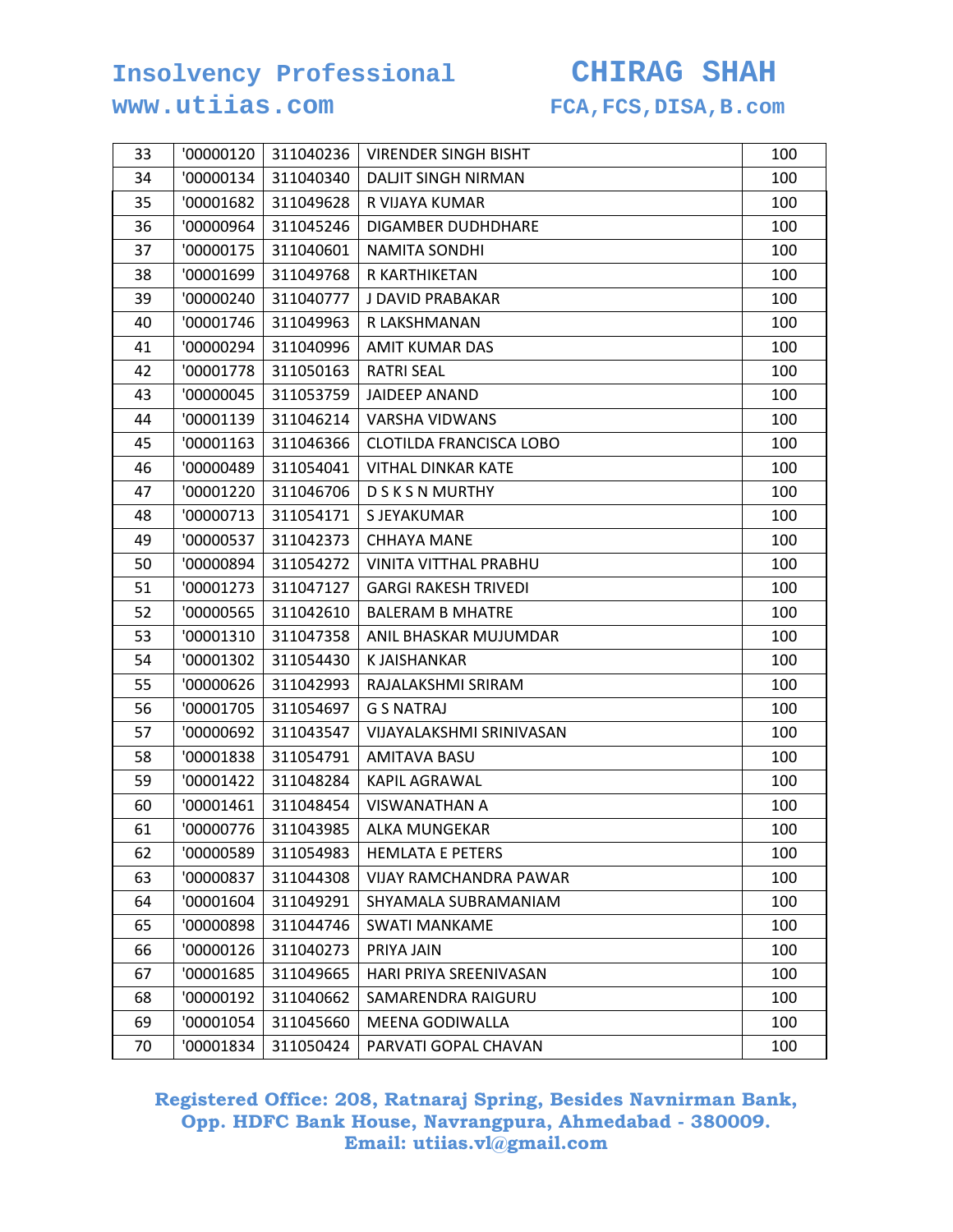### **www.utiias.com FCA,FCS,DISA,B.com**

| 71  | '00001124 | 311046135 | <b>NITIN THAKOR</b>           | 100 |
|-----|-----------|-----------|-------------------------------|-----|
| 72  | '00000075 | 311053784 | <b>SUNIL KUMAR ARORA</b>      | 100 |
| 73  | '00001148 | 311046287 | <b>CHITRA SANADI</b>          | 100 |
| 74  | '00000462 | 311041903 | <b>SATYA NAIK</b>             | 100 |
| 75  | '00001208 | 311046627 | SYAM PRASAD SISTLA            | 100 |
| 76  | '00001249 | 311046962 | JASHWANT G SOLANKI            | 100 |
| 77  | '00000548 | 311042476 | MANEESHA ALTEKAR              | 100 |
| 78  | '00001173 | 311054387 | KUSUM DHIRAJ MARU             | 100 |
| 79  | '00001317 | 311054466 | CHANDRABHAN DIWALUJI ADYALKAR | 100 |
| 80  | '00001350 | 311047632 | ARUNA VISHNU AHIR             | 100 |
| 81  | '00001376 | 311047887 | P V PREMARAJAN                | 100 |
| 82  | '00000649 | 311043250 | PRASAD YASHWANT KOYANDE       | 100 |
| 83  | '00001572 | 311054648 | <b>SANJOY DEY</b>             | 100 |
| 84  | '00001392 | 311048028 | HARSHVARDHAN DAVE             | 100 |
| 85  | '00000701 | 311043596 | NINA DATTARAM SAWANT          | 100 |
| 86  | '00001239 | 311054831 | SUSHIL KUMAR SHARMA           | 100 |
| 87  | '00001445 | 311048351 | <b>MOUSUMI HEMBRAM</b>        | 100 |
| 88  | '00000755 | 311043791 | LYNETTE DACOSTA               | 100 |
| 89  | '00001468 | 311048511 | <b>B V R VENKATESH BAPU</b>   | 100 |
| 90  | '00000781 | 311044035 | VINAY RAGHAVENDRA KULKARNI    | 100 |
| 91  | '00000021 | 311039544 | DHARAM DEV                    | 100 |
| 92  | '00000046 | 311039696 | SHUBHA MISRA                  | 100 |
| 93  | '00001562 | 311049057 | G PRABHAKAR                   | 100 |
| 94  | '00000847 | 311044345 | SANTOSH PARAB                 | 100 |
| 95  | '00000088 | 311040066 | <b>JATINDER KAPANI</b>        | 100 |
| 96  | '00001630 | 311049409 | <b>S GURURAJ</b>              | 100 |
| 97  | '00000929 | 311044941 | SANJAY SHANKAR JOSHI          | 100 |
| 98  | '00000132 | 311040327 | <b>MADHU SINHA</b>            | 100 |
| 99  | '00001680 | 311049586 | <b>MEETA RAY</b>              | 100 |
| 100 | '00001691 | 311049732 | SELVA KUMARI RAMESH           | 100 |
| 101 | '00000281 | 311040959 | DIPESH CHAKRABORTY            | 100 |
| 102 | '00001765 | 311050114 | DEEPA ANANTHANARAYANAN        | 100 |
| 103 | '00001063 | 311045751 | <b>S RAMESH</b>               | 100 |
| 104 | '00001097 | 311045970 | <b>ASHOK NALAWADE</b>         | 100 |
| 105 | '00000379 | 311041447 | DATTATRAYA N BARGE            | 100 |
| 106 | '00001846 | 311050485 | MEENA MAHESH DESADIA          | 100 |
| 107 | '00000096 | 311053814 | <b>SMITA BHAKRI</b>           | 100 |
| 108 | '00001183 | 311046482 | <b>SUNIL RANADE</b>           | 100 |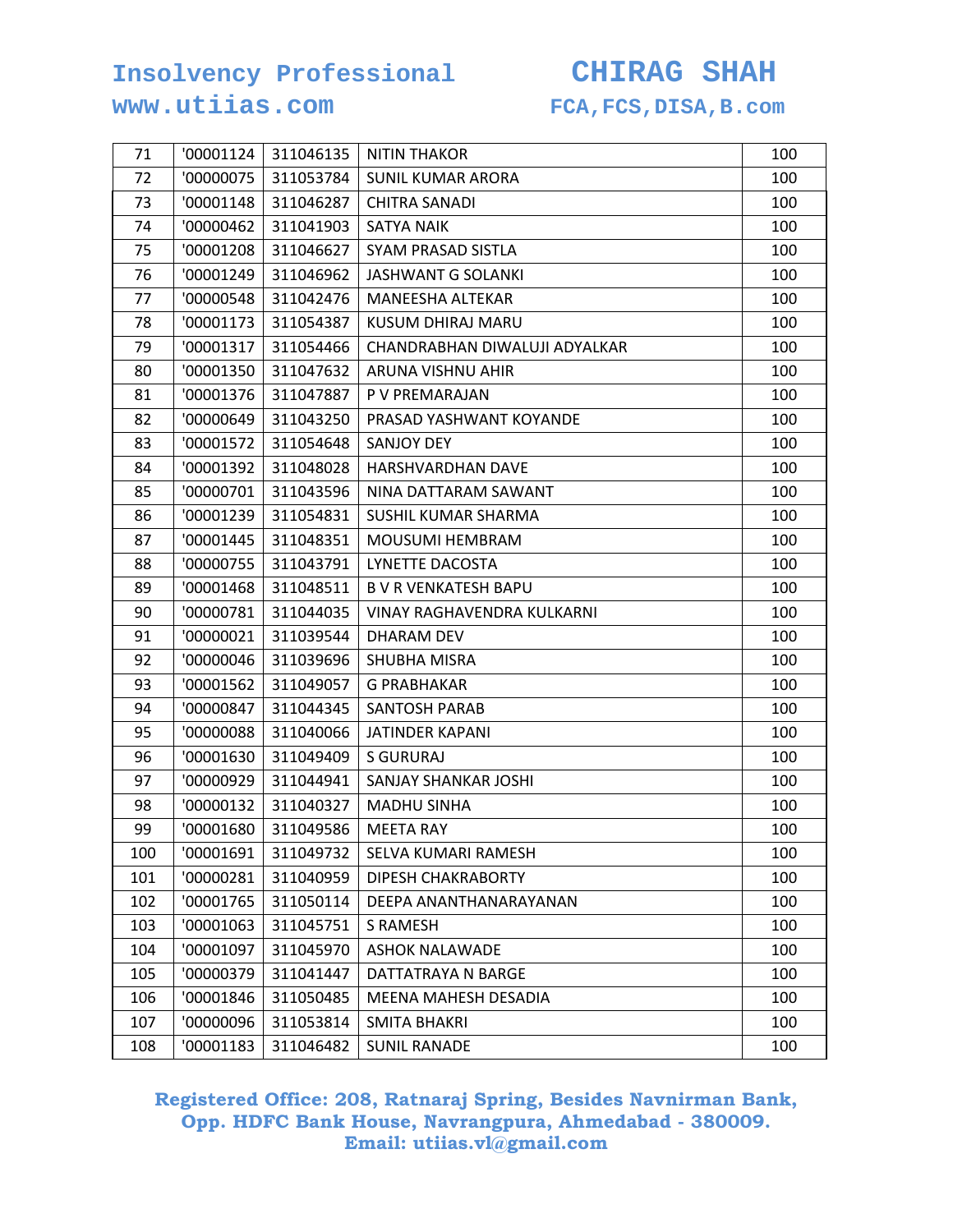### **www.utiias.com FCA,FCS,DISA,B.com**

| 109 | '00000500 | 311042154 | ANIL VITHAL KHAPRE             | 100 |
|-----|-----------|-----------|--------------------------------|-----|
| 110 | '00000681 | 311054156 | PRABHAKAR BHUVAD               | 100 |
| 111 | '00001233 | 311046822 | <b>VISHAL CHATURVEDI</b>       | 100 |
| 112 | '00000530 | 311042336 | M MURALIDHARAN                 | 100 |
| 113 | '00001265 | 311047051 | HEMAKSHI PRATAPSINH RATHOD     | 100 |
| 114 | '00001299 | 311047292 | ASHIM KUMAR PHUKAN             | 100 |
| 115 | '00000590 | 311042798 | KANAN SAURABH DANI             | 100 |
| 116 | '00001276 | 311054417 | DINESH NARANDAS RATHOD         | 100 |
| 117 | '00001329 | 311047498 | ANIRUDDHA TRIMBAK VAIDYA       | 100 |
| 118 | '00001387 | 311054491 | <b>DEEPAK KAPOOR</b>           | 100 |
| 119 | '00000635 | 311043110 | KRISHNA BABU KADAM             | 100 |
| 120 | '00001521 | 311054582 | RAJINDER SINGH AHLUWALIA       | 100 |
| 121 | '00001379 | 311047929 | NARAYANAN C G                  | 100 |
| 122 | '00001397 | 311048090 | BHARAT AMBARAM RATHOD          | 100 |
| 123 | '00001770 | 311054752 | SHANTHI SUNDARAM               | 100 |
| 124 | '00001417 | 311048247 | SAMIR KANTILAL SHAH            | 100 |
| 125 | '00001794 | 311054879 | <b>DINESH BHATNAGAR</b>        | 100 |
| 126 | '00000766 | 311043882 | <b>ARVIND AHIRE</b>            | 100 |
| 127 | '00000829 | 311044266 | SANTOSH KUMAR MUNDA            | 100 |
| 128 | '00000053 | 311039751 | <b>JASVIR KAUR RISHI</b>       | 100 |
| 129 | '00001581 | 311049173 | <b>TILAK SINGH</b>             | 100 |
| 130 | '00000077 | 311039957 | DALIP CHAND VERMA              | 100 |
| 131 | '00000122 | 311040251 | <b>VIRENDER SINGH THAKUR</b>   | 100 |
| 132 | '00000966 | 311045261 | ASHOK RATANU YADAV             | 100 |
| 133 | '00000176 | 311040613 | <b>KHAJAN SINGH</b>            | 100 |
| 134 | '00001747 | 311049975 | <b>B RAGHU</b>                 | 100 |
| 135 | '00000307 | 311041022 | <b>ANITA DAS</b>               | 100 |
| 136 | '00001780 | 311050199 | PUSHPALATA SHARNAPPA HOTAGIKAR | 100 |
| 137 | '00001071 | 311045799 | JAGJEEWAN KISHORE RUPAINWAR    | 100 |
| 138 | '00000364 | 311041289 | PRADNYA DATTARAM REGE          | 100 |
| 139 | '00001818 | 311050357 | DIPALI CHAKRABORTY             | 100 |
| 140 | '00001111 | 311046056 | N GANESH                       | 100 |
| 141 | '00000397 | 311041514 | RAVINDER SAGGAR                | 100 |
| 142 | '00000060 | 311053760 | <b>SUPARNA MALLICK DHALI</b>   | 100 |
| 143 | '00001140 | 311046226 | <b>MAHENDRA O PANIKKAR</b>     | 100 |
| 144 | '00000121 | 311053841 | PRAVEEN KUMAR MARWAH           | 100 |
| 145 | '00001164 | 311046381 | PREMILA KISHOR MARU            | 100 |
| 146 | '00000325 | 311053930 | <b>CHANDRESWAR NASKAR</b>      | 100 |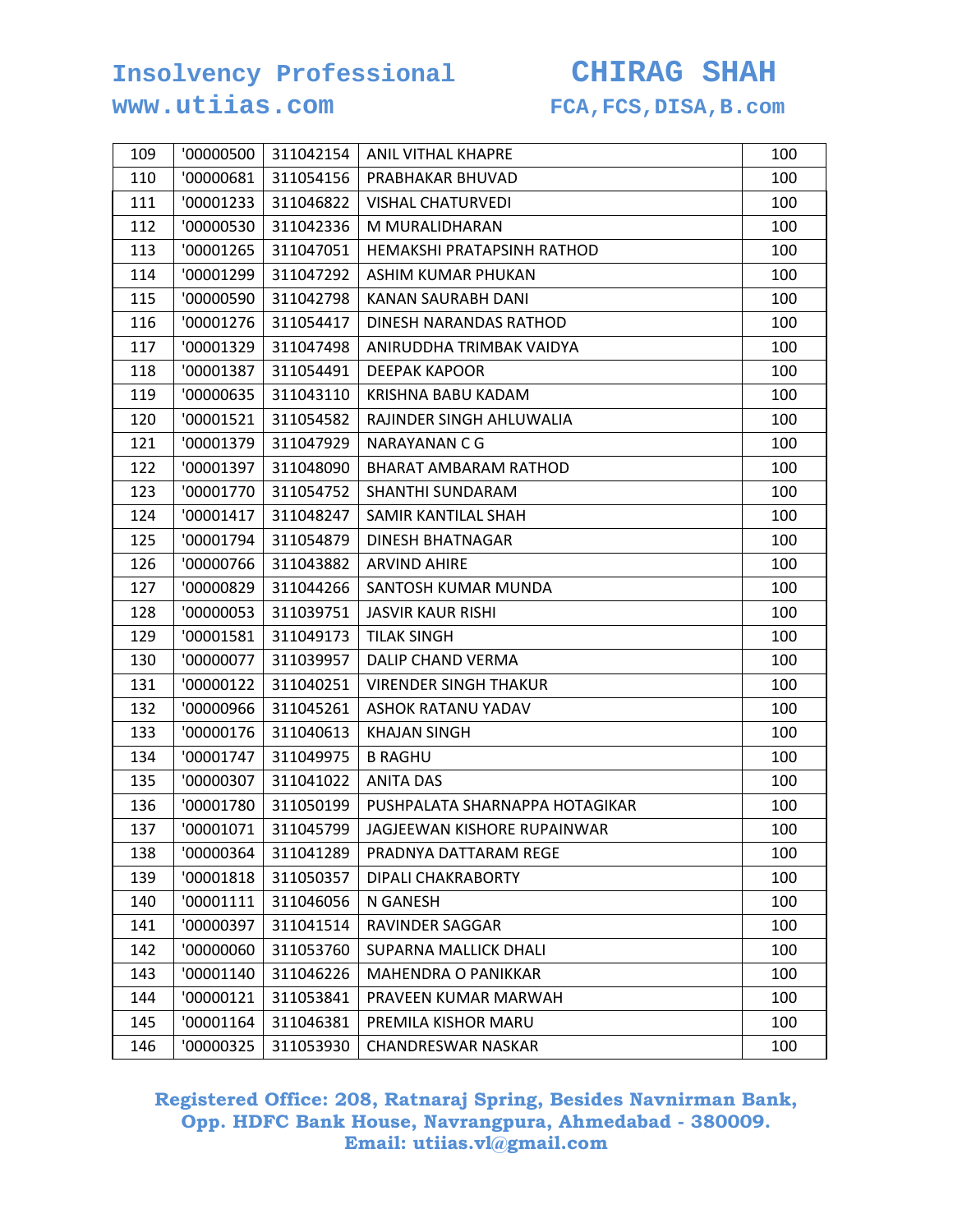### **www.utiias.com FCA,FCS,DISA,B.com**

| 147 | '00000475 | 311041988 | YUVRAJ PANDURANG BARGE         | 100 |
|-----|-----------|-----------|--------------------------------|-----|
| 148 | '00000494 | 311054053 | RASHMI SUBODH KULKARNI         | 100 |
| 149 | '00000576 | 311042658 | RAJALAKSHMI RAMAN              | 100 |
| 150 | '00001116 | 311054363 | SANJAY DATTARAM SHIRKE         | 100 |
| 151 | '00001312 | 311047361 | <b>BHIMRAO MAHADEO RAMTEKE</b> | 100 |
| 152 | '00000604 | 311042853 | PRADEEP NARAYAN DALVI          | 100 |
| 153 | '00001401 | 311054521 | AJAY KUMAR PANDEY              | 100 |
| 154 | '00000675 | 311043407 | <b>USHA IYENGAR</b>            | 100 |
| 155 | '00000694 | 311043559 | LAXMAN KARANJULE               | 100 |
| 156 | '00001424 | 311048302 | <b>BABITA PINDAWALA</b>        | 100 |
| 157 | '00000049 | 311054909 | ANIL KUMAR ANAND               | 100 |
| 158 | '00001463 | 311048466 | SADHAN CHANDRA MONDAL          | 100 |
| 159 | '00000777 | 311044001 | S SRIRAM                       | 100 |
| 160 | '00000018 | 311039519 | <b>SUMAN SUBRATA RAY</b>       | 100 |
| 161 | '00000169 | 311054995 | RAKESH KUMAR AGRAWAL           | 100 |
| 162 | '00000038 | 311039647 | R VIDHYA VENKATANARAYANAN      | 100 |
| 163 | '00000842 | 311044311 | <b>DEBBIE PEREIRA</b>          | 100 |
| 164 | '00000065 | 311039842 | <b>ANJANA MENON</b>            | 100 |
| 165 | '00001585 | 311049215 | <b>GURUMUKH MANSHARAMANI</b>   | 100 |
| 166 | '00000865 | 311044515 | SMITA AJIT SALVI               | 100 |
| 167 | '00000082 | 311040005 | ALKA TALWAR                    | 100 |
| 168 | '00001608 | 311049318 | S SHREELAKSHMI                 | 100 |
| 169 | '00000953 | 311045131 | <b>CARMEN FERNANDES</b>        | 100 |
| 170 | '00000193 | 311040686 | RAJA PANDURANG SHINDE          | 100 |
| 171 | '00001715 | 311049872 | S ASHOK KUMAR                  | 100 |
| 172 | '00000273 | 311040911 | ANUJ KUMAR SAHA                | 100 |
| 173 | '00001762 | 311050096 | <b>K RAJKUMAR</b>              | 100 |
| 174 | '00001056 | 311045702 | APARNA PRADEEP RANE            | 100 |
| 175 | '00001804 | 311050281 | <b>ALKA UDAY GORE</b>          | 100 |
| 176 | '00000377 | 311041401 | ASMITA RAGHUNATH KULKARNI      | 100 |
| 177 | '00000409 | 311041575 | <b>MADHAVI MILIND PRABHUNE</b> | 100 |
| 178 | '00000081 | 311053796 | <b>SUSHAMA S PRAHLAD</b>       | 100 |
| 179 | '00000203 | 311053887 | ARUP KUMAR DUTTA               | 100 |
| 180 | '00001178 | 311046433 | MANISHA SHRIRAM DESAI          | 100 |
| 181 | '00001212 | 311046640 | <b>BASANTH KUMAR DURUGUP</b>   | 100 |
| 182 | '00000549 | 311042491 | <b>BHAU BAJIRAO DEOKAR</b>     | 100 |
| 183 | '00001029 | 311054314 | JYOTI D ADAJANIA               | 100 |
| 184 | '00001231 | 311054399 | KAWAL JEET SINGH               | 100 |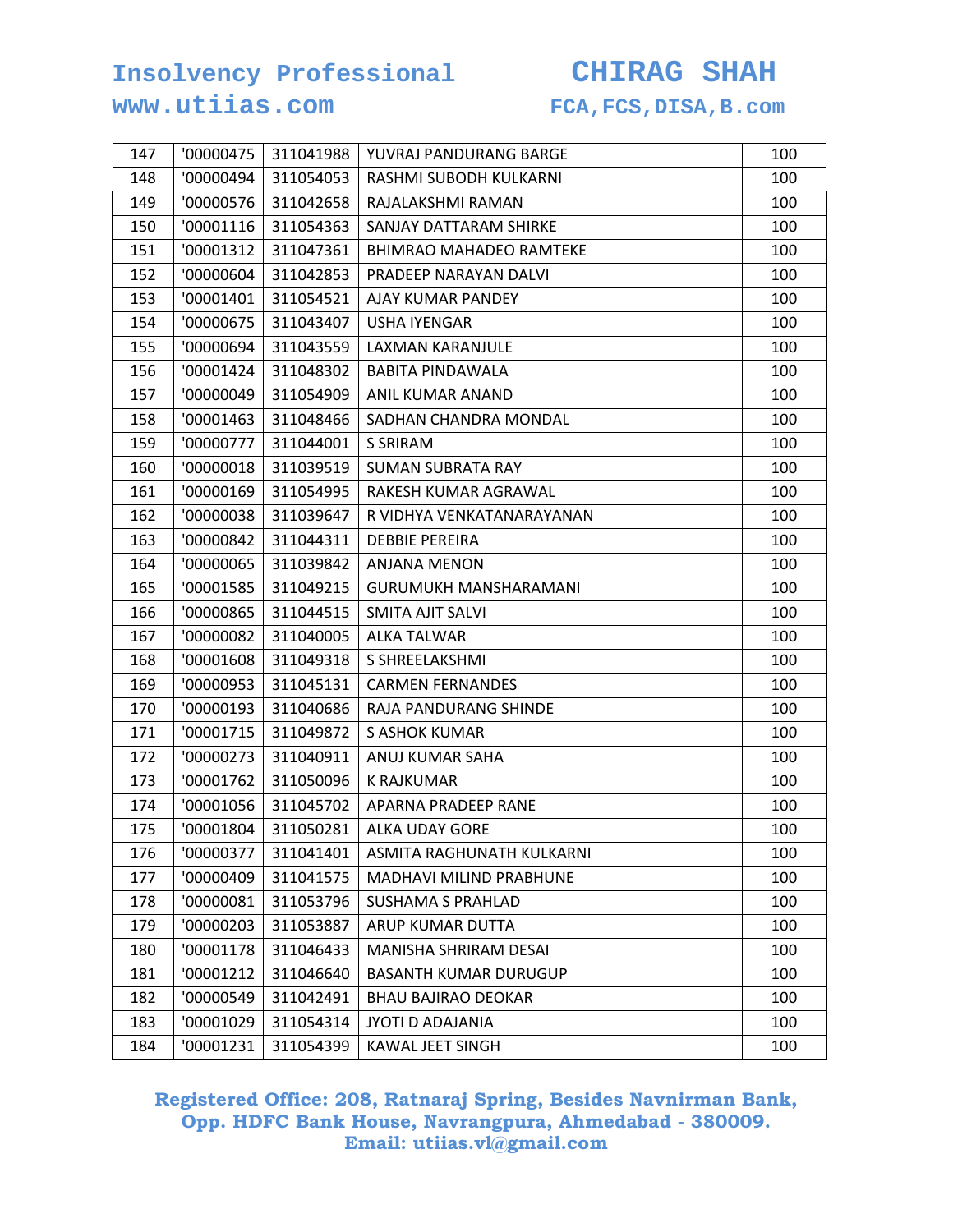### **www.utiias.com FCA,FCS,DISA,B.com**

| 185 | '00000609 | 311042919 | SULOCHANA PILLAI              | 100 |
|-----|-----------|-----------|-------------------------------|-----|
| 186 | '00001351 | 311047656 | VARSHA RAMESH JADHAV          | 100 |
| 187 | '00001462 | 311054569 | DEBESH NARAYAN MISHRA         | 100 |
| 188 | '00001377 | 311047905 | J RADHAKRISHNAN               | 100 |
| 189 | '00001586 | 311054651 | CHANDAN PRAKASH LALLA         | 100 |
| 190 | '00001395 | 311048053 | DINESH N BHALAWAN             | 100 |
| 191 | '00001413 | 311048201 | SURESH L DANAWALA             | 100 |
| 192 | '00000333 | 311054946 | <b>BISWADEB MANDAL</b>        | 100 |
| 193 | '00001478 | 311048594 | HITESH MANSUKHLAL RAMANI      | 100 |
| 194 | '00000782 | 311044047 | <b>KAUSHIK ROYCHOUDHURY</b>   | 100 |
| 195 | '00000026 | 311039556 | SATBIR SINGH                  | 100 |
| 196 | '00001511 | 311048867 | <b>SUMAN KARKERA</b>          | 200 |
| 197 | '00000048 | 311039726 | RAJKUMARI SUNIL PAHILAJANI    | 100 |
| 198 | '00001576 | 311049136 | <b>BIDHAN CHANDRA MONDAL</b>  | 100 |
| 199 | '00001632 | 311049422 | SUDIPTA KUMAR DASGUPTA        | 500 |
| 200 | '00000133 | 311040339 | PRAKASH RANJAN SINHA          | 100 |
| 201 | '00000959 | 311045222 | <b>GEETA BACHUMAL GAGWANI</b> | 100 |
| 202 | '00001693 | 311049756 | P KALAIVANI                   | 100 |
| 203 | '00000238 | 311040753 | UTTAM MUKHERJEE               | 100 |
| 204 | '00001025 | 311045532 | SHASHIKANT ATMARAM MAYEKAR    | 100 |
| 205 | '00000285 | 311040972 | <b>HARI PADA GHOSH</b>        | 100 |
| 206 | '00001064 | 311045763 | <b>IRENE DMELLO</b>           | 100 |
| 207 | '00001098 | 311045982 | <b>TANUJA VARTIKAR</b>        | 100 |
| 208 | '00000387 | 311041472 | RAMAN SUBRAMANIAN             | 100 |
| 209 | '00000033 | 311053747 | <b>BALDEEP KAUR DUA</b>       | 100 |
| 210 | '00001133 | 311046202 | <b>MUKUND P NAYAK</b>         | 100 |
| 211 | '00001162 | 311046354 | <b>RAVI TRIVEDI</b>           | 100 |
| 212 | '00000282 | 311053917 | <b>TAPATI SAHA</b>            | 100 |
| 213 | '00000471 | 311041952 | <b>VINODINI KARLEKAR</b>      | 100 |
| 214 | '00000485 | 311054031 | LAKSHMAN SHRIKRISHNA JOSHI    | 100 |
| 215 | '00001217 | 311046691 | <b>SRINIVAS RAO K</b>         | 100 |
| 216 | '00000707 | 311054168 | NAGRAJ DAMODAR NAYAK          | 100 |
| 217 | '00001236 | 311046846 | <b>RAJ KUMAR</b>              | 100 |
| 218 | '00000873 | 311054260 | SHASHANK RAMCHANDRA MANOHAR   | 100 |
| 219 | '00000563 | 311042609 | SHRI ASIT PRAMANIK            | 100 |
| 220 | '00001058 | 311054341 | <b>SHRIRANG V NARGUNDKAR</b>  | 100 |
| 221 | '00000591 | 311042816 | <b>ULKA SHINDE</b>            | 100 |
| 222 | '00000624 | 311042981 | <b>VAISHALI SENGUPTA</b>      | 100 |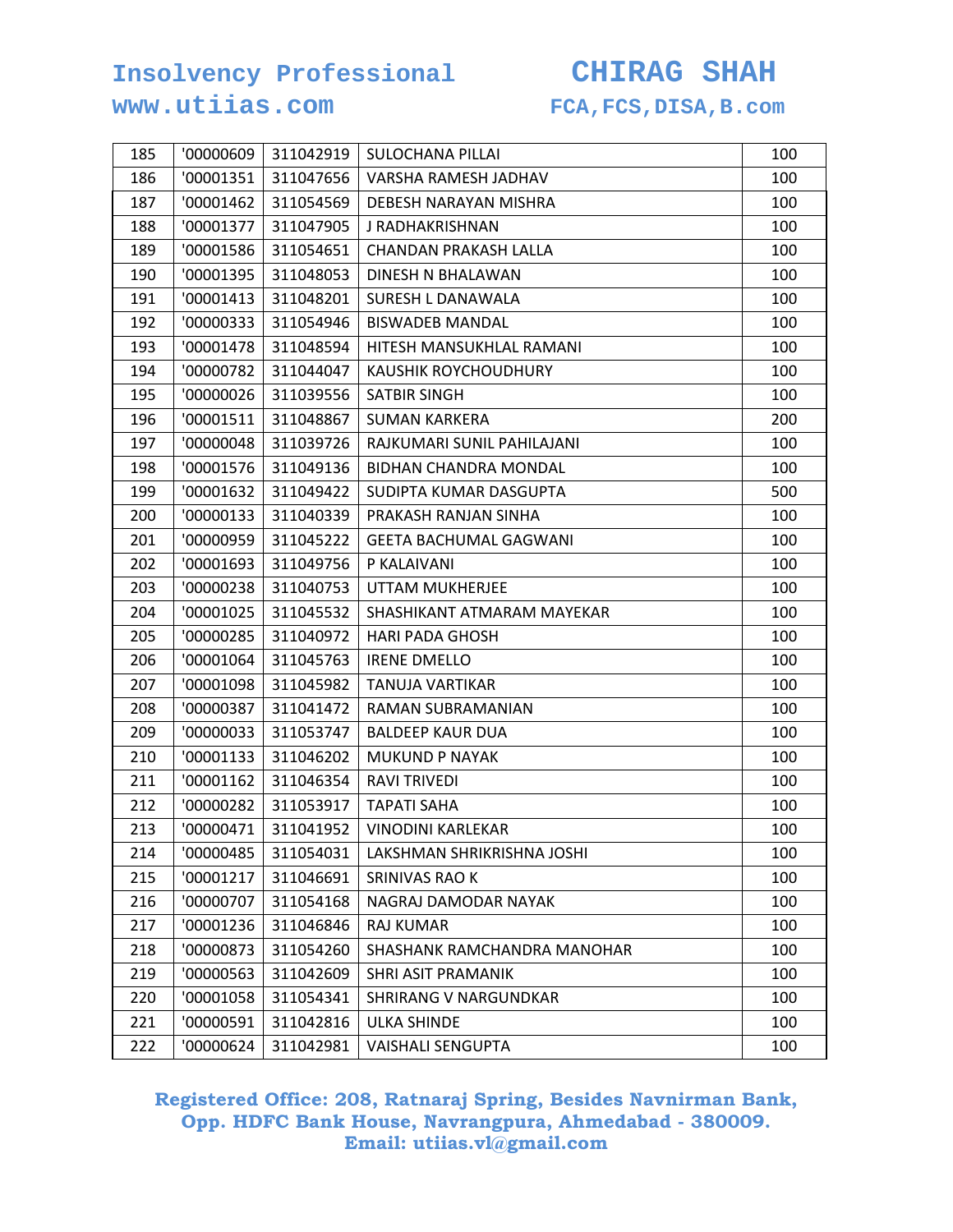### **www.utiias.com FCA,FCS,DISA,B.com**

| 223 | '00000637 | 311043134 | SAMPADA RATNAPARKHE        | 100 |
|-----|-----------|-----------|----------------------------|-----|
| 224 | '00001380 | 311047942 | <b>SHAJV THOMAS</b>        | 100 |
| 225 | '00001694 | 311054685 | <b>S ANANDHI</b>           | 100 |
| 226 | '00000688 | 311043523 | SHREYA UDAY GHARAT         | 100 |
| 227 | '00001806 | 311054776 | TUKARAM RAMCHANDRA VEDARE  | 100 |
| 228 | '00001420 | 311048260 | DIPAK KANTIBHAI PATEL      | 100 |
| 229 | '00001456 | 311048417 | <b>WILLSON MASIH</b>       | 100 |
| 230 | '00000768 | 311043900 | SHREEPAD LAXMAN JAVADEKAR  | 100 |
| 231 | '00000016 | 311039477 | <b>KAUSHAL MISRA</b>       | 100 |
| 232 | '00001491 | 311048697 | <b>SURESH WARRIER</b>      | 100 |
| 233 | '00001582 | 311049185 | KRISHAN SHANKAR SHARMA     | 100 |
| 234 | '00000078 | 311039969 | POONAM MODY                | 100 |
| 235 | '00000897 | 311044734 | RAJENDRA S SHINDE          | 100 |
| 236 | '00000113 | 311040200 | <b>HARSH VARDHAN</b>       | 100 |
| 237 | '00000949 | 311045076 | RONALD ALMEIDA             | 100 |
| 238 | '00001684 | 311049641 | <b>MOHAN B</b>             | 100 |
| 239 | '00000991 | 311045431 | <b>SHEKHAR DURVE</b>       | 100 |
| 240 | '00000252 | 311040820 | <b>HALADHAR SAHANA</b>     | 100 |
| 241 | '00001049 | 311045659 | PUNITA SHAH                | 100 |
| 242 | '00001789 | 311050230 | SINDHU ANKUSH SHINDE       | 100 |
| 243 | '00001074 | 311045830 | ASHOK DATTARAM KOTHAVLE    | 100 |
| 244 | '00000400 | 311041526 | <b>UDAY V GORE</b>         | 100 |
| 245 | '00000062 | 311053772 | <b>ALPA MATHUR</b>         | 100 |
| 246 | '00001146 | 311046238 | SHEELA MAHENDRA            | 100 |
| 247 | '00001205 | 311046603 | SRINIVASA RAO KOTI         | 100 |
| 248 | '00000476 | 311041991 | KRISHNAKANT RAJARAM JADHAV | 100 |
| 249 | '00000543 | 311042440 | ANITA NINAD PEDNEKAR       | 100 |
| 250 | '00000957 | 311054296 | APURVA ANIL POWAR          | 100 |
| 251 | '00001137 | 311054375 | <b>SMITA KELAPURE</b>      | 100 |
| 252 | '00001316 | 311047395 | SANGITA RAJ MAHADIK        | 100 |
| 253 | '00000605 | 311042877 | YOGENDRA RANE              | 100 |
| 254 | '00001315 | 311054454 | RAJKUMAR SADASHIV GANVIR   | 100 |
| 255 | '00001343 | 311047619 | SANJAY SHRINIWAS MARATHE   | 100 |
| 256 | '00001404 | 311054533 | <b>MOHD ASLAM</b>          | 100 |
| 257 | '00001539 | 311054636 | <b>SANJAY SINHA</b>        | 100 |
| 258 | '00001390 | 311047991 | BIPINKUMAR LALLUBHAI SURTI | 100 |
| 259 | '00001717 | 311054715 | P HARINARAYANAN            | 100 |
| 260 | '00001467 | 311048491 | K A RAVEENDRAN             | 100 |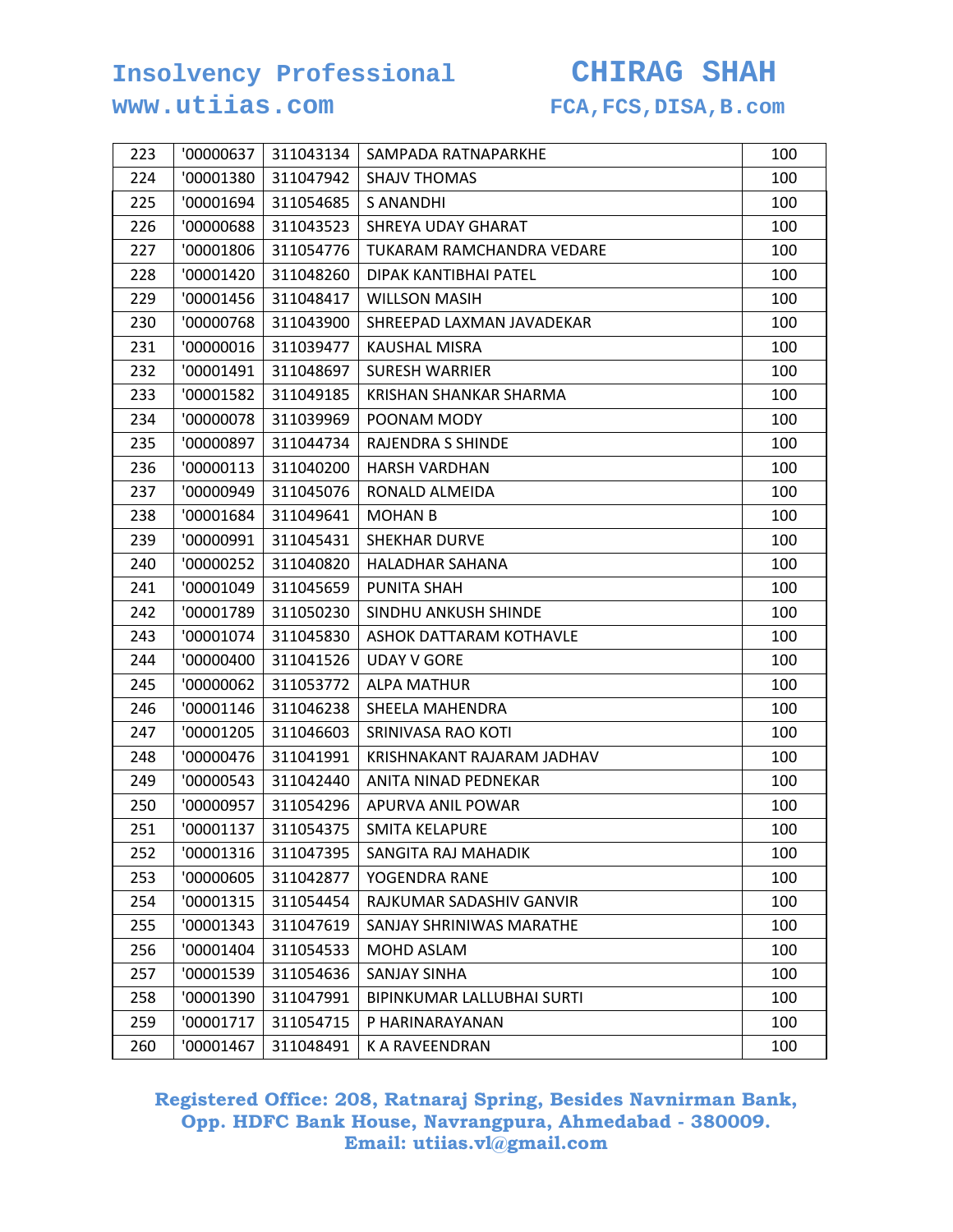## **www.utiias.com FCA,FCS,DISA,B.com**

| 261 | '00000780 | 311044023 | <b>SWARAJ CHOWDHURY</b>    | 100 |
|-----|-----------|-----------|----------------------------|-----|
| 262 | '00000019 | 311039532 | <b>RUP LAL</b>             | 100 |
| 263 | '00000247 | 311055008 | PRANOY KUMAR SINHA         | 100 |
| 264 | '00001507 | 311048831 | VIJAYKUMAR BALKRISHNA MANE | 100 |
| 265 | '00000814 | 311044187 | PRASHANT L KADAM           | 100 |
| 266 | '00000044 | 311039684 | SUNIL KUMAR MANOCHA        | 100 |
| 267 | '00001546 | 311049008 | KISHORE BAGHA              | 100 |
| 268 | '00000066 | 311039866 | SARANJEET KUCHREJA         | 100 |
| 269 | '00001613 | 311049331 | H R RANJANI ALMELU         | 100 |